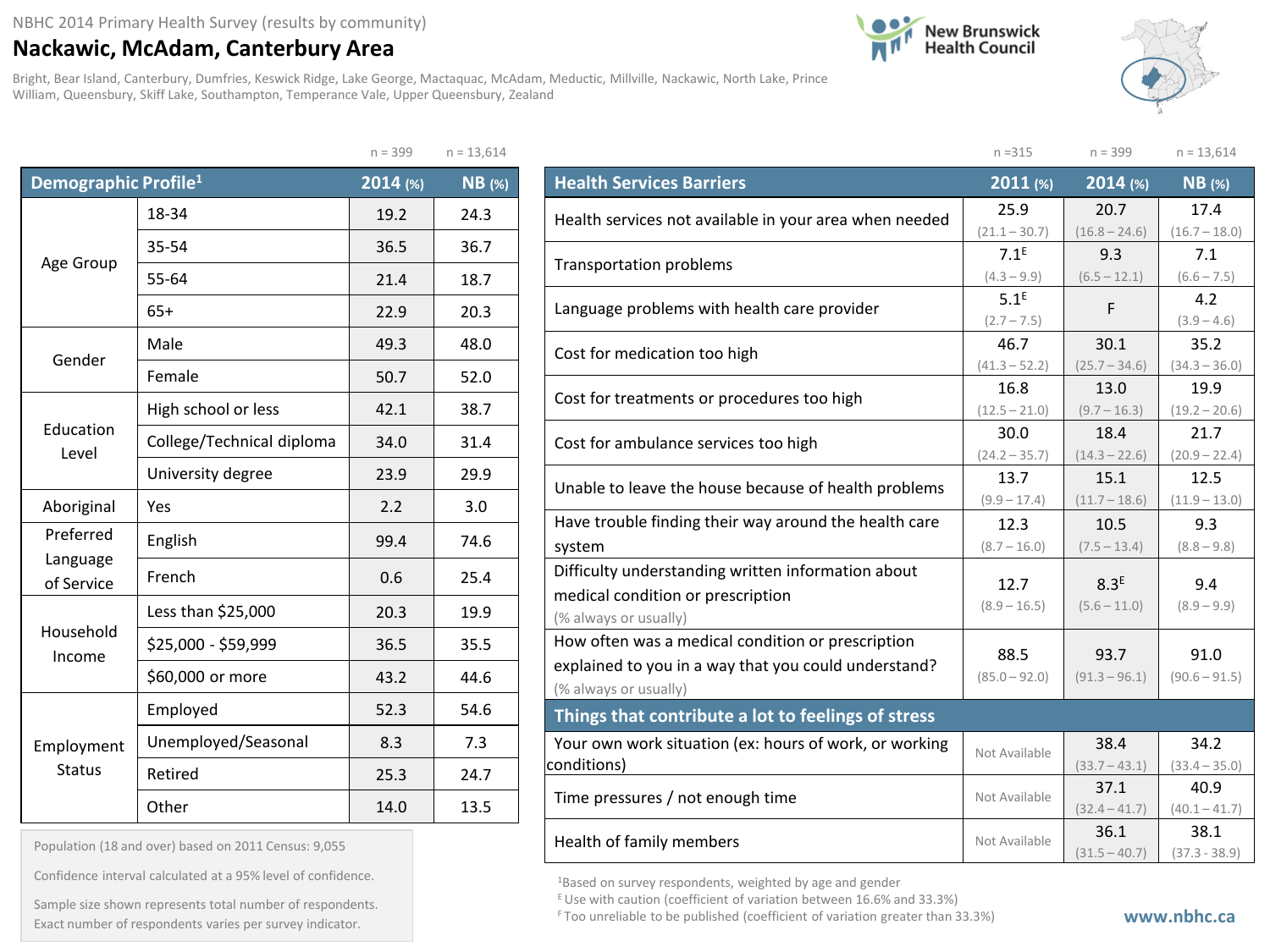## **Nackawic, McAdam, Canterbury Area**

 $\uparrow$  = Higher than 2011 results

 $\mathbf{\Psi}$  = Lower than 2011 results

| $n = 315$ | $n = 399$ | $n = 399$ | $n = 13,614$ |
|-----------|-----------|-----------|--------------|

|                                                  | $n = 315$         | $n = 399$        | $n = 13,614$    |                                     |
|--------------------------------------------------|-------------------|------------------|-----------------|-------------------------------------|
| <b>Health Profile</b>                            | $2011$ (%)        | 2014 (%)         | $NB$ (%)        | <b>Chronic Health</b>               |
| Self-rated Health (% very good or excellent)     | 53.6              | 45.3             | 50.5            | Conditions <sup>1</sup>             |
|                                                  | $(48.1 - 59.1)$   | $(40.5 - 50.1)$  | $(49.6 - 51.3)$ | One or more chro                    |
| Self-rated mental or emotional health            | Not Available     | 63.9             | 65.4            | health conditions                   |
| (% very good or excellent)                       |                   | $(59.3 - 68.5)$  | $(64.6 - 66.2)$ |                                     |
| "My health largely depends on how well I take    | 51.4              | 55.5             | 55.2            | High blood pressu                   |
| care of myself" (% strongly agree)               | $(45.9 - 56.9)$   | $(50.7 - 60.3)$  | $(54.4 - 56.0)$ | Depression                          |
| Number of prescription medications taken on a    | 10.3 <sup>E</sup> | 14.3             | 15.2            |                                     |
| regular basis <sup>3</sup> (%6 or more)          | $(6.4 - 14.2)$    | $(10.4 - 18.3)$  | $(14.5 - 15.9)$ | Gastric Reflux (GI                  |
| Discuss regularly with a health professional on  | 24.6              | 26.8             | 25.4            |                                     |
| improving health or preventing illness           | $(19.6 - 29.6)$   | $(22.4 - 31.1)$  | $(24.7 - 26.1)$ | Arthritis                           |
| (% always or usually)                            |                   |                  |                 |                                     |
| How long have you been seeing the same family    | 80.6              | 77.0             | 73.0            | Chronic pain                        |
| doctor? (% 5 years or more)                      | $(76.2 - 85.0)$   | $(72.9 - 81.2)$  | $(72.2 - 73.7)$ |                                     |
| Are you limited in doing activities because of a | Not               | 22.9             | 22.1            | Asthma                              |
| physical or mental condition, or a health        | Available         | $(18.8 - 26.9)$  | $(21.4 - 22.8)$ |                                     |
| problem? (% yes)                                 |                   |                  |                 | <b>Diabetes</b>                     |
| <b>Memory Loss</b>                               |                   |                  |                 | Heart disease                       |
| Someone in household has a memory problem        | Not               | 9.8              | 9.9             |                                     |
|                                                  | Available         | $(6.9 - 12.6)$   | $(9.4 - 10.4)$  | Cancer                              |
| that interferes with day to day function         | Not               | 5.2 <sup>E</sup> | 3.9             |                                     |
|                                                  | Available         | $(3.1 - 7.4)$    | $(3.6 - 4.2)$   | Mood disorder of                    |
| <b>Health Behaviours</b>                         |                   |                  |                 | than depression                     |
| Eating fruits and vegetables                     | Not Available     | 46.9             | 50.4            | Emphysema or CO                     |
| (% 5 portions or more a day)                     |                   | $(42.1 - 51.8)$  | $(49.5 - 51.2)$ |                                     |
| Moderate or vigorous physical activity           | Not Available     | 45.8             | 49.0            | Stroke                              |
| (% at least 2 1/2 hours a week)                  |                   | $(41.0 - 50.6)$  | $(48.1 - 49.8)$ |                                     |
| Current smoker                                   | Not Available     | 21.0             | 19.2            | Confidence interval                 |
| (% daily or occasional)                          |                   | $(17.1 - 24.9)$  | $(18.5 - 19.8)$ | Symbols ↑ and ↓ in                  |
| Unhealthy weight                                 | Not Available     | 31.1             | 30.8            | at the 95% level of c               |
| (% obese)                                        |                   | $(26.6 - 35.6)$  | $(30.0 - 31.6)$ | the contract of the contract of the |

| <b>Chronic Health</b><br>Conditions <sup>1</sup> | 2011 (%)                | $2014$ (%)                        | $2014^2$ (#) | $NB$ (%)                |
|--------------------------------------------------|-------------------------|-----------------------------------|--------------|-------------------------|
| One or more chronic                              | 58.7                    | $\spadesuit$ 70.0                 | 6,338        | 61.6                    |
| health conditions <sup>3</sup>                   | $(53.2 - 64.2)$         | $(65.6 - 74.4)$                   |              | $(60.8 - 62.4)$         |
| High blood pressure                              | 28.4                    | 25.3                              | 2,288        | 27.0                    |
|                                                  | $(23.5 - 33.3)$         | $(21.1 - 29.4)$                   |              | $(26.2 - 27.7)$         |
| Depression                                       | 12.4                    | 19.2                              | 1,739        | 14.9                    |
|                                                  | $(8.8 - 16.0)$          | $(15.4 - 23.0)$                   |              | $(14.3 - 15.5)$         |
| Gastric Reflux (GERD)                            | 15.3                    | 19.1                              | 1,734        | 16.4                    |
|                                                  | $(11.4 - 19.3)$         | $(15.4 - 22.9)$<br>18.7           |              | $(15.8 - 17.0)$<br>17.4 |
| Arthritis                                        | 18.8<br>$(14.6 - 23.0)$ | $(15.0 - 22.5)$                   | 1,696        | $(16.8 - 18.0)$         |
|                                                  | 17.7                    | 18.1                              |              | 14.0                    |
| Chronic pain                                     | $(13.6 - 21.9)$         | $(14.4 - 21.8)$                   | 1,643        | $(13.5 - 14.6)$         |
| Asthma                                           | 7.3E                    | $\spadesuit$ 15.0                 |              | 11.8                    |
|                                                  | $(4.5 - 10.2)$          | $(11.6 - 18.4)$                   | 1,358        | $(11.3 - 12.4)$         |
| <b>Diabetes</b>                                  | 7.1 <sup>E</sup>        | 11.9                              | 1,075        | 10.7                    |
|                                                  | $(4.3 - 9.9)$           | $(8.8 - 15.0)$                    |              | $(10.1 - 11.2)$         |
| Heart disease                                    | 7.3E<br>$(4.4 - 10.1)$  | 10.3<br>$(7.3 - 13.2)$            | 929          | 8.3<br>$(7.9 - 8.8)$    |
|                                                  | 7.1 <sup>E</sup>        | 9.2                               |              | 8.3                     |
| Cancer                                           | $(4.3 - 9.9)$           | $(6.5 - 12.0)$                    | 837          | $(7.8 - 8.7)$           |
| Mood disorder other                              | 2.8 <sup>E</sup>        | 3.0 <sup>E</sup>                  | 275          | 3.0                     |
| than depression                                  | $(1.0 - 4.6)$           | $(1.4 - 4.7)$                     |              | $(2.7 - 3.2)$           |
| Emphysema or COPD                                | F                       | 2.7 <sup>E</sup><br>$(1.2 - 4.3)$ | 248          | 3.0<br>$(2.7 - 3.3)$    |
| <b>Stroke</b>                                    | F                       | 2.4 <sup>E</sup><br>$(1.0 - 3.9)$ | 222          | 2.5<br>$(2.2 - 2.8)$    |
|                                                  |                         |                                   |              |                         |

ral calculated at a 95% level of confidence.

 $\prime$  indicate a statistically significant difference of confidence.

Sample size shown represents total number of respondents. Exact number of respondents varies per survey indicator.

<sup>1</sup> Self-reported based on survey respondents

<sup>2</sup> Estimated number of citizens who have the selected chronic health condition

<sup>3</sup> Among the twelve chronic health conditions listed in table located at the right of this page.

 $E$  Use with caution (coefficient of variation between 16.6% and 33.3%)

F Too unreliable to be published (coefficient of variation greater than 33.3%)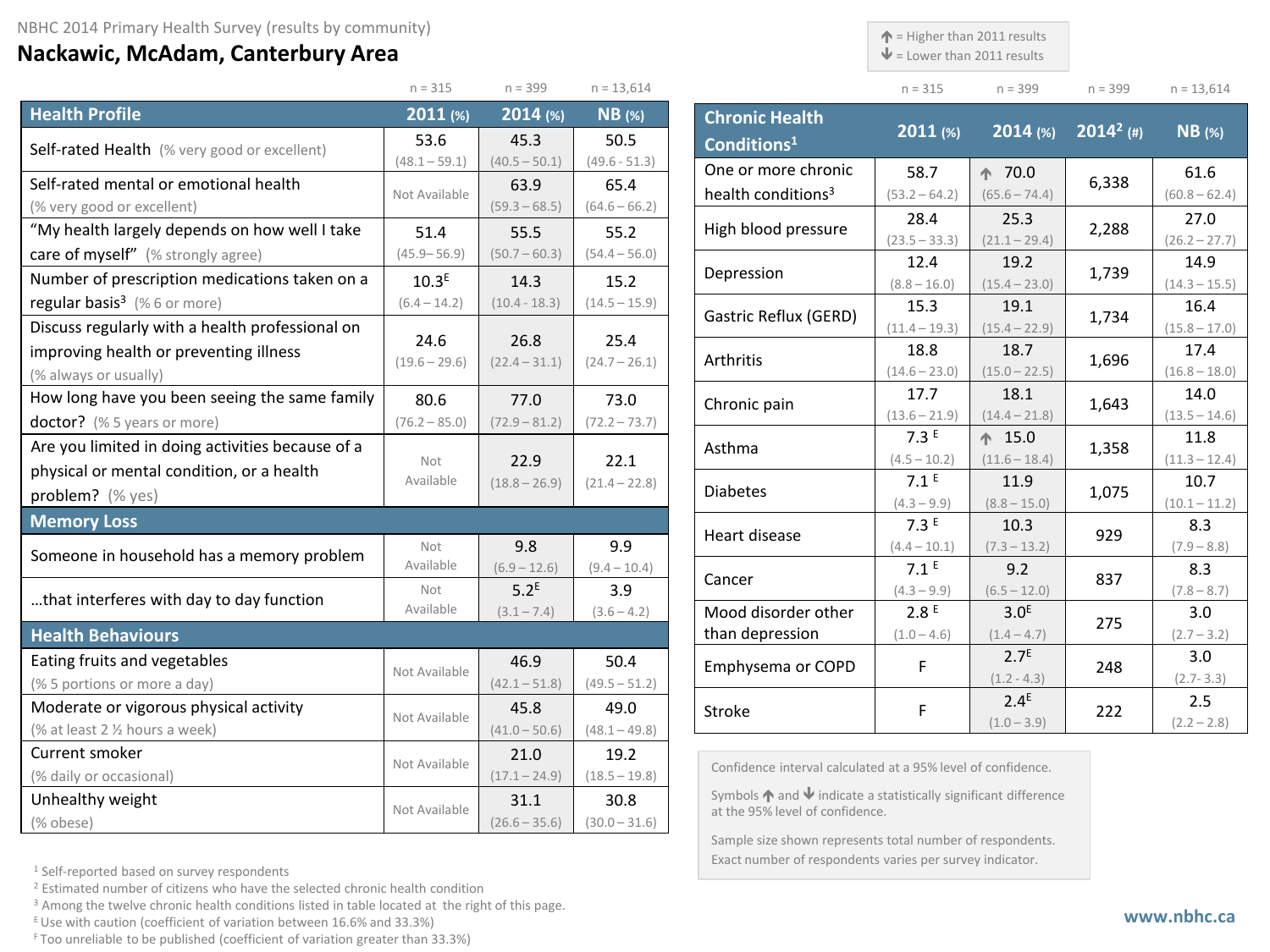|                        | NBHC 2014 Primary Health Survey (results by community)<br>Nackawic, McAdam, Canterbury Area |                                                                                                                                                                                           | $B =$ Better than 2011 results<br>$W =$ Worse than 2011 results |                         |                                     |           |                         |
|------------------------|---------------------------------------------------------------------------------------------|-------------------------------------------------------------------------------------------------------------------------------------------------------------------------------------------|-----------------------------------------------------------------|-------------------------|-------------------------------------|-----------|-------------------------|
|                        |                                                                                             |                                                                                                                                                                                           |                                                                 | $n = 315$               | $n = 399$                           | 1 to 33   | $n=13,614$              |
|                        | <b>Primary Health Indicator</b>                                                             |                                                                                                                                                                                           | 2011                                                            | 2014                    | Rank <sup>2</sup>                   | <b>NB</b> |                         |
|                        |                                                                                             | <b>Accessibility</b><br>The ability of patients/clients to obtain care/service at the right place and the right time, based on respective needs, in the official language of their choice |                                                                 |                         |                                     |           |                         |
|                        | $A-1$                                                                                       | Has a personal family doctor (% yes)                                                                                                                                                      |                                                                 | 94.2<br>$(91.6 - 96.8)$ | 95.1<br>$(93.0 - 97.2)$             | 10        | 92.1<br>$(91.7 - 92.5)$ |
|                        | $A-2$                                                                                       | Calling family doctor's office during regular practice hours (% very easy or somewhat easy)                                                                                               |                                                                 |                         | 77.2<br>$(73.1 - 81.3)$             | 20        | 78.3<br>$(77.6 - 79.0)$ |
| Personal Family Doctor | $A-3$                                                                                       | Family doctor has extended office hours (after 5pm or on weekends) (% yes)                                                                                                                |                                                                 |                         | 18.2<br>$(14.4 - 22.0)$             | 11        | 16.2<br>$(15.6 - 16.8)$ |
|                        | $A - 4$                                                                                     | Family doctor has an <b>after-hour arrangement</b> when office is closed $(\%$ yes)                                                                                                       |                                                                 | 18.6<br>$(14.2 - 23.0)$ | 14.2<br>$10.8 - 17.6$               | 18        | 18.2<br>$(17.5 - 18.9)$ |
|                        | $A-5$                                                                                       | How quickly appointment can be made with family doctor                                                                                                                                    | (% on same day or next day)                                     | 39.9<br>$(34.4 - 45.4)$ | 37.6<br>$(32.7 - 42.5)$             | 5         | 30.1<br>$(29.3 - 30.9)$ |
|                        |                                                                                             | (% within 5 days)                                                                                                                                                                         |                                                                 | 68.9<br>$(63.6 - 74.1)$ | 64.0<br>$(59.1 - 68.9)$             | 14        | 60.3<br>$(59.4 - 61.2)$ |
|                        | $A-6$                                                                                       | Nurse working with family doctor who is regularly involved in health care (% yes)                                                                                                         |                                                                 | 36.4<br>$(31.1 - 41.8)$ | 27.7<br>$(23.2 - 32.1)$             | 16        | 27.5<br>$(26.7 - 28.3)$ |
|                        | $A-7$                                                                                       | Has access to a <b>primary health team<sup>3</sup></b> (% yes)                                                                                                                            |                                                                 | 38.4<br>$(33.0 - 43.8)$ | 28.0<br><b>W</b><br>$(23.7 - 32.3)$ | 21        | 28.5<br>$(27.8 - 29.2)$ |
|                        | $A-8$                                                                                       | Wait time at the hospital emergency department (% less than 4 hours)                                                                                                                      |                                                                 | 70.8<br>$(61.7 - 79.9)$ | 75.0<br>$(67.9 - 82.1)$             | 16        | 73.9<br>$(72.7 - 75.1)$ |
|                        | $A-9$                                                                                       | How often citizens received the health care service they needed in the                                                                                                                    | English $4$                                                     | 97.6<br>$(95.8 - 99.4)$ | 97.9<br>$(96.5 - 99.3)$             |           | 95.2<br>$(94.8 - 95.6)$ |
|                        |                                                                                             | official language of their choice<br>(% who always received service in language of preference)                                                                                            | French <sup>4</sup>                                             | $\mathsf F$             | F                                   |           | 72.6<br>$(71.0 - 74.2)$ |

 $2$  Indicator rank across 33 communities, from best (1) to worst (33)

<sup>3</sup> Primary health team: Has access to a family doctor and has access to either a nurse practitioner or a nurse or other health professionals at their family doctor's office

<sup>4</sup> Preferred language of service as indicated by respondent in the survey

<sup>F</sup> Too unreliable to be published (coefficient of variation greater than 33.3%)

Confidence interval calculated at a 95% level of confidence.

Symbols **B** and **W** indicate a statistically significant difference at the 95% level of confidence.

Sample size shown represents total number of respondents. Exact number of respondents varies per survey indicator.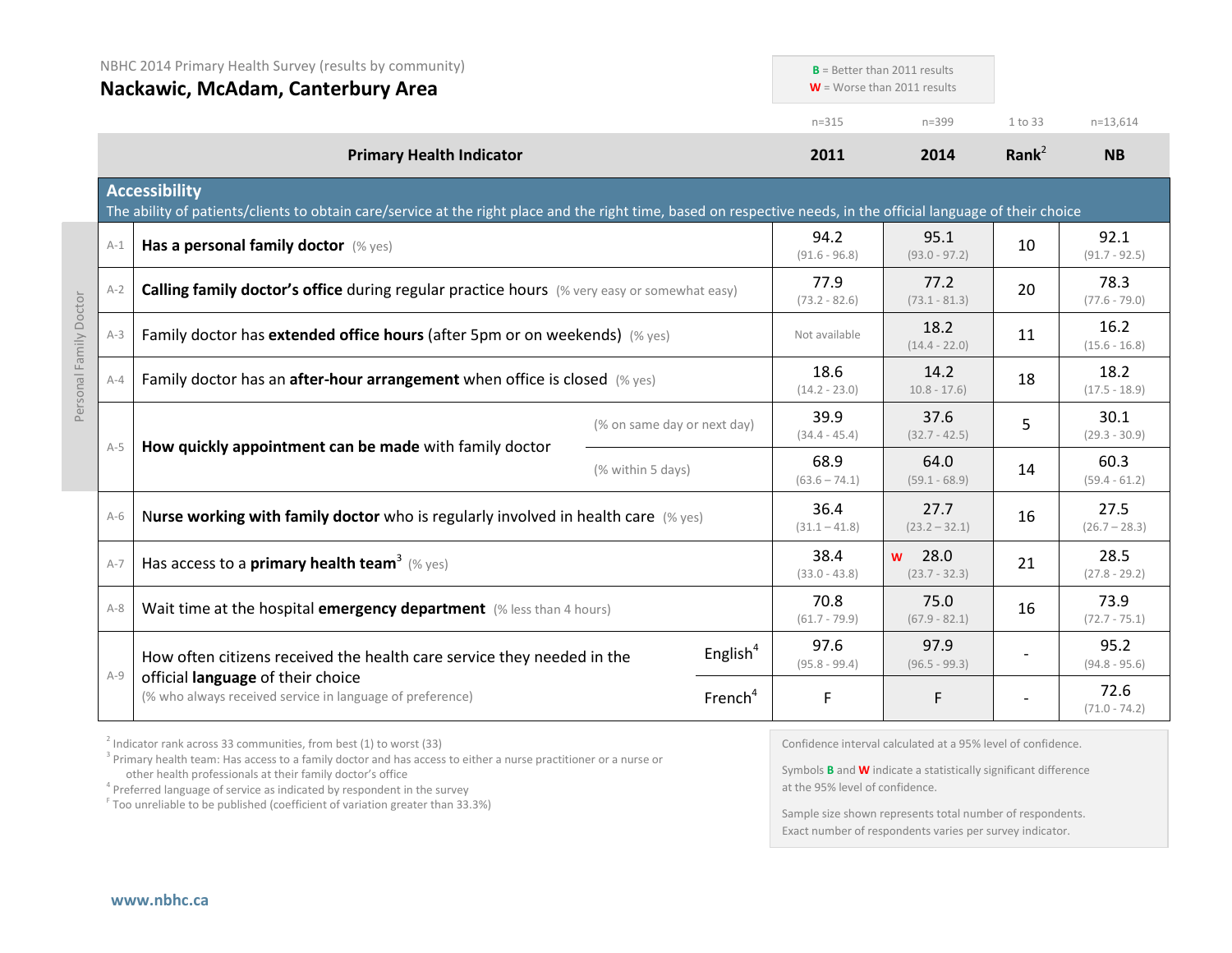| NBHC 2014 Primary Health Survey (results by community)<br>Nackawic, McAdam, Canterbury Area |                                                                                                                                                                                                                       | $B =$ Better than 2011 results<br>$W =$ Worse than 2011 results |                         |          |                            |
|---------------------------------------------------------------------------------------------|-----------------------------------------------------------------------------------------------------------------------------------------------------------------------------------------------------------------------|-----------------------------------------------------------------|-------------------------|----------|----------------------------|
|                                                                                             |                                                                                                                                                                                                                       | $n = 315$                                                       | $n = 399$               | 1 to 33  | $n=13,614$                 |
|                                                                                             | <b>Primary Health Indicator</b>                                                                                                                                                                                       | 2011                                                            | 2014                    | Rank $2$ | <b>NB</b>                  |
|                                                                                             | <b>Appropriateness</b><br>Care/service provided is relevant to the patients'/clients' needs and based on established standards                                                                                        |                                                                 |                         |          |                            |
| $Q-1$                                                                                       | Adults 65 and over who received their flu shot in the last year $(\%$ yes)                                                                                                                                            | Not available                                                   | 74.5<br>$(67.6 - 81.4)$ | 9        | 70.6<br>$(69.2 - 72.0)$    |
| $Q - 2$                                                                                     | Adults with one or more of four select chronic health conditions <sup>5</sup> who had<br><b>measurements for blood pressure</b> in the past 12 months (% yes)                                                         | 95.2<br>$(91.6 - 98.9)$                                         | 89.1<br>$(84.5 - 93.7)$ | 23       | 91.3<br>$(90.6 - 92.0)$    |
| $Q-3$                                                                                       | Adults with one or more of four select chronic health conditions <sup>5</sup> who had<br><b>measurements for cholesterol</b> in the past 12 months (% yes)                                                            | 84.7<br>$(78.4 - 90.9)$                                         | 73.8<br>$(67.1 - 80.5)$ | 24       | 76.3<br>$(75.2 - 77.4)$    |
| $Q - 4$                                                                                     | Adults with one or more of four select chronic health conditions <sup>5</sup> who had<br><b>measurements for blood sugar in the past 12 months (% yes)</b>                                                            | 74.7<br>$(67.0 - 82.3)$                                         | 69.5<br>$(62.5 - 76.5)$ | 27       | 73.9<br>$(72.8 - 75.0)$    |
| $Q-5$                                                                                       | Adults with one or more of four select chronic health conditions <sup>5</sup> who had<br><b>measurements for body weight</b> in the past 12 months $(\%$ yes)                                                         | 57.7<br>$(49.2 - 66.3)$                                         | 54.9<br>$(47.4 - 62.4)$ | 24       | 59.3<br>$(58.0 - 60.6)$    |
| $Q-6$                                                                                       | How often family doctor helps citizens coordinate the care from other health care<br>providers and places (% always)                                                                                                  | 72.4<br>$(65.9 - 78.8)$                                         | 76.2<br>$(70.7 - 81.7)$ | 5        | 70.7<br>$(69.7 - 71.7)$    |
|                                                                                             | <b>Effectiveness</b>                                                                                                                                                                                                  |                                                                 |                         |          |                            |
| $Q - 7$                                                                                     | Care/service, intervention or action achieves the desired results<br>Citizens with a chronic health condition <sup>7</sup> who are confident in controlling and managing<br>their health condition (% very confident) | 39.6<br>$(33.1 - 46.0)$                                         | 43.0<br>$(37.4 - 48.6)$ | 12       | 42.2<br>$(41.2 - 43.2)$    |
| <b>Safety</b>                                                                               | Potential risks of an intervention or the environment are avoided or minimized                                                                                                                                        |                                                                 |                         |          |                            |
| $Q - 8$                                                                                     | Citizens with a chronic health condition <sup>7</sup> who know what each of their prescribed<br><b>medications do</b> (% strongly agree)                                                                              | 47.4<br>$(40.4 - 54.4)$                                         | 52.7<br>$(46.7 - 58.7)$ | 13       | 47.7<br>$(46.6 - 48.8)$    |
| $Q - 9$                                                                                     | Was harmed due to a medical error or mistake as a result of health care services<br>received in the last 12 months (excluding hospital stay) (% yes)                                                                  | F                                                               | F                       |          | $2.7^{6}$<br>$(2.4 - 3.0)$ |

<sup>2</sup> Indicator rank across 33 communities, from best (1) to worst (33)<br><sup>5</sup> Self-reported by respondent: Diabetes, heart disease, stroke or high blood pressure

<sup>6</sup> For this type of indicator, a "better" result is achieved when the indicator has a "lower" value

<sup>7</sup> Self-reported by respondent: Arthritis, asthma, cancer, chronic pain, depression, diabetes, emphysema or COPD, gastric reflux (GERD), heart disease, high blood pressure or hypertension, mood disorder other than depression, or stroke F Too unreliable to be published (coefficient of variation greater than 33.3%)

Confidence interval calculated at a 95% level of confidence.

Symbols **B** and **W** indicate a statistically significant difference at the 95% level of confidence.

Sample size shown represents total number of respondents. Exact number of respondents varies per survey indicator.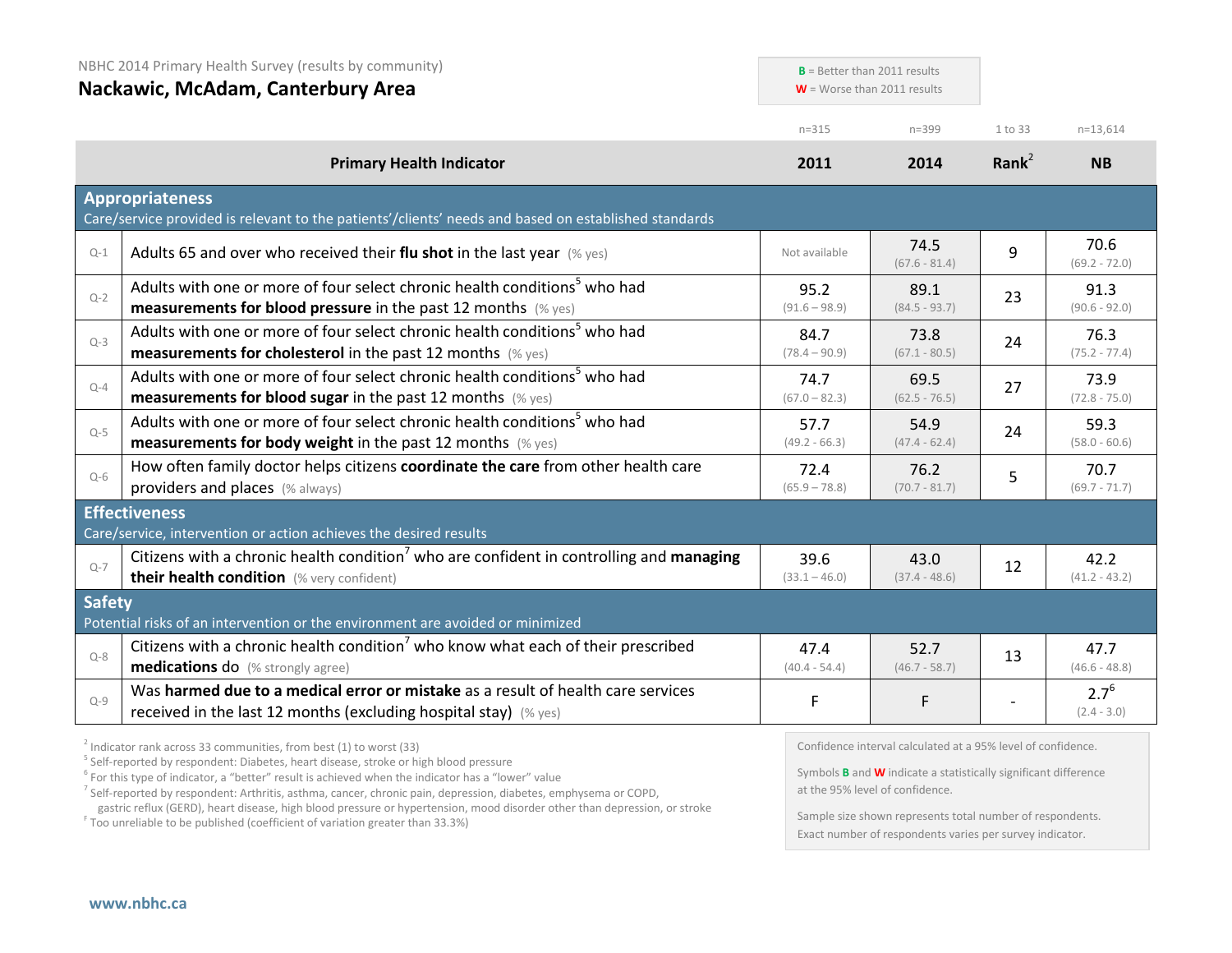| NBHC 2014 Primary Health Survey (results by community) |  |  |  |
|--------------------------------------------------------|--|--|--|
|--------------------------------------------------------|--|--|--|

**Nackawic, McAdam, Canterbury Area**

|          | Nackawic, McAdalli, Caliterbury Area                                                                                       |                                    | $W =$ Worse than 2011 results      |          |                               |
|----------|----------------------------------------------------------------------------------------------------------------------------|------------------------------------|------------------------------------|----------|-------------------------------|
|          |                                                                                                                            | $n = 315$                          | $n = 399$                          | 1 to 33  | $n=13,614$                    |
|          | <b>Primary Health Indicator</b>                                                                                            | 2011                               | 2014                               | Rank $2$ | <b>NB</b>                     |
|          | <b>Efficiency</b><br>Achieving the desired results with the most cost-effective use of resources                           |                                    |                                    |          |                               |
| $Q - 10$ | Model of care used most often when sick or in need of care from a health professional<br>(% hospital emergency department) | $6.0^{E,6}$<br>$(3.4 - 8.6)$       | $8.8^{6}$<br>$(6.1 - 11.5)$        | 15       | $11.5^{6}$<br>$(11.0 - 12.0)$ |
| $Q-11$   | Has used Tele-Care or other telephone information lines in the last 12 months $(\%$ yes)                                   | 6.7 <sup>E</sup><br>$(3.9 - 9.5)$  | 6.4 <sup>E</sup><br>$(4.0 - 8.8)$  | 18       | 7.4<br>$(7.0 - 7.8)$          |
|          | Use of services<br>Using primary health services in the last 12 months                                                     |                                    |                                    |          |                               |
| $U-1$    | Visited a personal family doctor (% yes)                                                                                   | 81.7<br>$(77.4 - 86.0)$            | 80.6<br>$(76.8 - 84.4)$            | 19       | 80.3<br>$(79.6 - 81.0)$       |
| $U-2$    | Visited a hospital emergency department (% yes)                                                                            | 32.6<br>$(27.4 - 37.8)$            | 36.6<br>$(32.0 - 41.2)$            | 24       | 41.3<br>$(40.5 - 42.1)$       |
| $U-3$    | Visited a specialist (% yes)                                                                                               | Not available                      | 55.6<br>$(50.8 - 60.4)$            | 15       | 56.4<br>$(55.6 - 57.2)$       |
| $U-4$    | Visited an after-hours clinic or a walk-in clinic (% yes)                                                                  | 16.9<br>$(12.8 - 21.0)$            | 13.6<br>$(10.3 - 16.9)$            | 26       | 24.3<br>$(23.6 - 25.0)$       |
| $U-5$    | Visited an alternative practitioner (% yes)                                                                                | Not available                      | 19.6<br>$(15.8 - 23.4)$            | 26       | 25.2<br>$(24.5 - 25.9)$       |
| $U-6$    | Visited a community health centre (% yes)                                                                                  | 7.4 <sup>E</sup><br>$(4.5 - 10.3)$ | 17.0<br>$(13.4 - 20.6)$            | 5        | 6.9<br>$(6.5 - 7.3)$          |
| $U - 7$  | Used ambulance services (% yes)                                                                                            | 5.7 <sup>E</sup><br>$(3.1 - 8.3)$  | 7.7 <sup>E</sup><br>$(5.1 - 10.3)$ | 9        | 5.7<br>$(5.3 - 6.1)$          |
| $U-8$    | Visited a nurse practitioner (% yes)                                                                                       | 5.0 <sup>E</sup><br>$(2.6 - 7.4)$  | 4.4 <sup>E</sup><br>$(2.4 - 6.4)$  | 27       | 7.7<br>$(7.3 - 8.1)$          |
| $U-9$    | Visited a health professional at a private clinic (% yes)                                                                  | Not available                      | 19.0<br>$(15.2 - 22.8)$            | 29       | 23.7<br>$(23.0 - 24.4)$       |

 $2$  Indicator rank across 33 communities. Under "efficiency" the rank is from best (1) to worst (33). Under "use of services" the rank is from highest (1) to lowest (33).

<sup>6</sup> For this type of indicator, a "better" result is achieved when the indicator has a "lower" value  $E$ <sup>E</sup> Use with caution (coefficient of variation between 16.7% and 33.3%)

Confidence interval calculated at a 95% level of confidence.

**B** = Better than 2011 results

Symbols **B** and **W** indicate a statistically significant difference at the 95% level of confidence.

Sample size shown represents total number of respondents. Exact number of respondents varies per survey indicator.